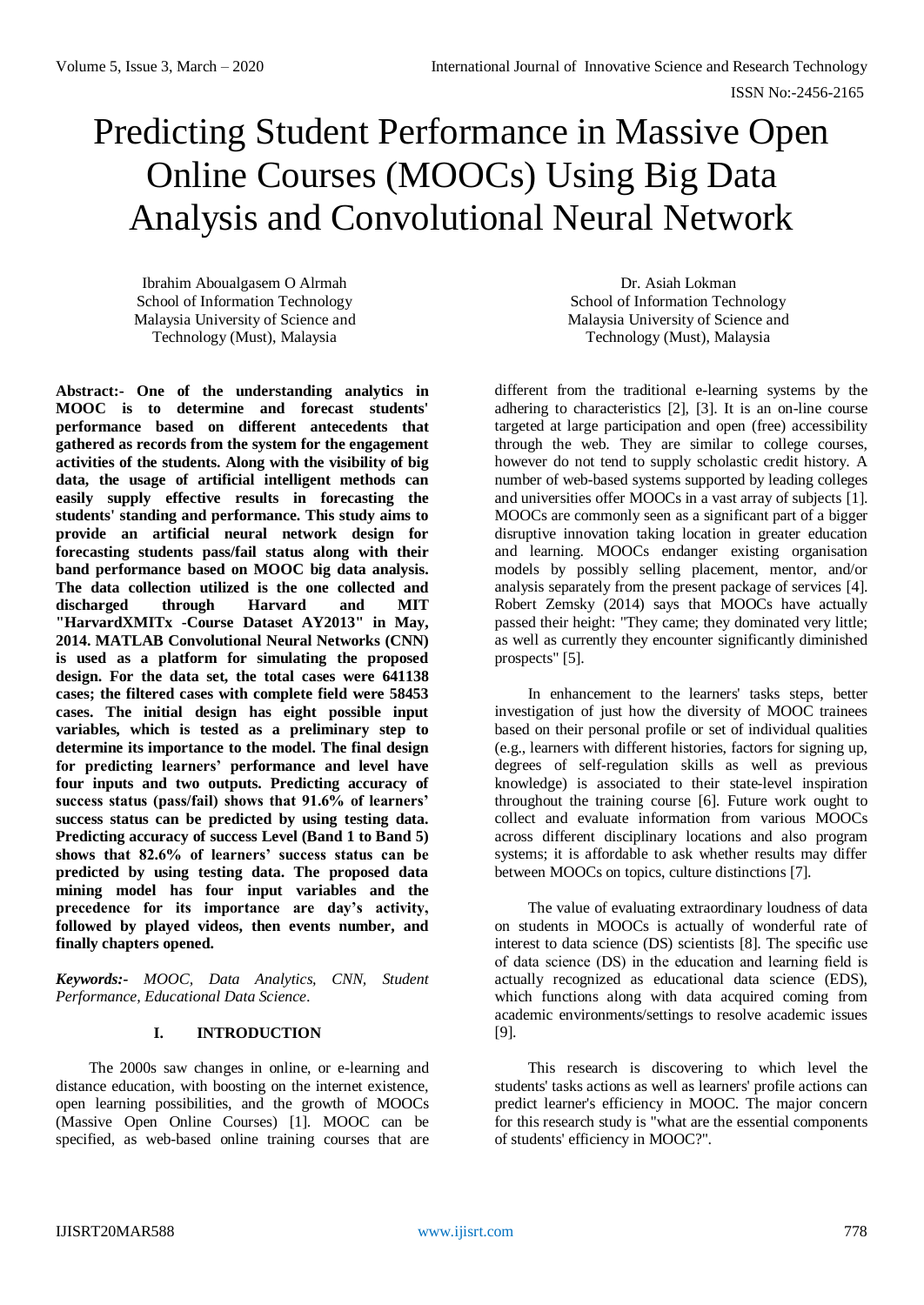## **II. LITEARTURE REVIEW**

#### *A. Course Completion*

Some of the vital sensations that have actually been actually noticed in MOOCs, both in scholarly places as well as in the well-known push, is actually that several students stop working to finish MOOCs [10], [11]. It is actually confusing, as explained over, whether conclusion is actually also the target for numerous students. Students move toward MOOCs along with a range of inspirations as well as targets, past simply accomplishing the program or even getting a certification [12]. Several MOOC attendees sign up in training programs simply to delight their preliminary inquisitiveness along with no goal of finishing the training course [13]. For cMOOCs, several program individuals of the Connectivism as well as Connective Knowledge (CCK08) MOOC shared that program conclusion was actually certainly not their purpose [14].

One center research that took into consideration training course finalization as simply among numerous prospective methods to taking a MOOC recommended that MOOC students can be sorted right into four teams based upon their actions: Completing, Auditing, Disengaging, as well as Sampling. Their looking for proposed that MOOC students involve along with web content in at the very least 4 unique various methods; these 4 designs of actions might work with 4 various targets [15]. Another research watches the very same sensation as standing for a "channel of involvement", where students may be actually sorted through their level of involvement, along with each much deeper degree of engagement being actually embarked on through a much smaller amount of students [16].

A variety of research studies have actually been actually performed on student recognition in standard setups, e.g., failure evaluation of educational institution training. Some analysts have actually effectively made use of the amount and regularity of online forum messages, as well as succeeding interaction to assess student rate of interest as well as loyalty in MOOCs [17]. Whereas some of these strategies forecast student failure precisely one full week in advancement (eg. Kloft, Stiehler, Zheng, & Pinkwart, 2014), others have actually anticipated students' ultimate performance utilizing simply full week 1 data [19].

#### *B. Learner Usage of MOOCs*

In relations to learner utilization of online videos, scolars checked out video clip seeing data coming from 6.9 thousand video recording checking out treatments, along with the research study concern of exactly how layout selections throughout video recording creation influences student interaction [20]. They looked into student performance about video recording designs including whether the online video was actually taped in a real-time class, whether the grabbed video recording consists of genuine target market, whether teacher presents a pulling out freehand on an electronic tablet computer, and so on. They discovered briefer online videos, introduction of coach talking-head video clips, as well as existence of drawinghand type guidelines triggered much better involvement [20].

In regards to learner tasks within the dialogue online forums, scholars considered just how social elements drawn out coming from conversation online forums affect training course fulfillment and also pinpointed forecasters of conclusion, locating that metrics like whether a student is actually a chat initiator and also a student's regularity of uploading are actually anticipating of finalization [21], [22]. Another study carried out an industry trying out 2 speculative online forums under an edX MOOC as well as analyzed whether the visibility of an online forum credibility component may affect student performance [23]. Their research study revealed that the existence of the discussion forum image is actually connected along with greater training program loyalty.

As an available knowing setting, MOOCs give students a higher level of flexibility in conditions of just how and also when the readily available discovering information may be actually utilized, producing navigating styles a likely beneficial device for knowing student interaction, targets, as well as finding out techniques [24]. authors accumulated student task data coming from 4 edX MOOCs to review whether students belonging to various demographic classifications show 'direct navigating' (accessing training course components and also video clips depending on to the offered pattern), or even 'non-linear navigating'.

## *C. Learner Motivation*

There is actually a lengthy background of research study right into learner motivation in MOOCs and other similar approaches. Students along with finding out targets likewise named knowledge targets - aim to enhance their proficiency and expert abilities; students along with performance objectives aim to be successful as well as secure positive analyses coming from others [25].

It has actually been actually said that various target positioning are in fact signs and symptoms of rooting student point of views. Students along with development mindsets keep the opinion that knowledge is actually manageable; whereas students along with a dealt with point of view take into consideration cleverness a permanent company [26]. Previous studies analyzed way of thinking throughout of different ages, via links in between mindset and also objective alignment, as well as additionally discovered that students along with a development point of view outrun their versions that approve a repaired mindset, over the long-term [27].

Scientists have actually likewise analyzed learner incentive in internet understanding atmospheres. Previous work have actually suggested that students of E-learning systems deal with additional inspirational difficulties due to the fact that they must operate separately far-off for the most part, lessening the forms of assistance readily available in a grounds atmosphere, consisting of each social communication and also specialized assistance [28].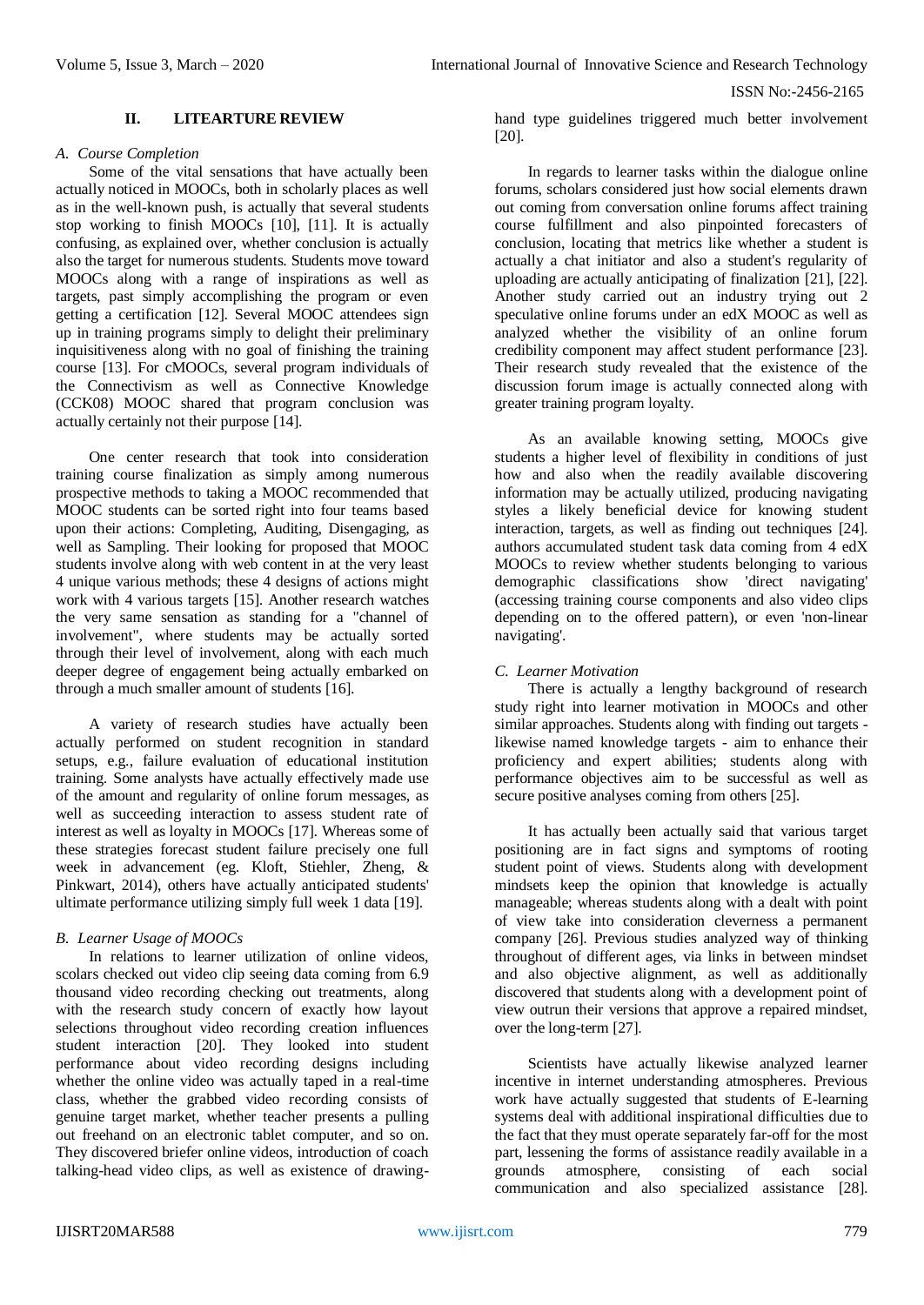Students taking MOOCs might encounter identical obstacles.

Inspirational parts unique to the MOOC as a knowing system have actually additionally been actually taken into consideration in research studies checking out why students enlist in MOOCs [29]. Scientists have actually inquired MOOC attendees whether they are actually geographically distant coming from the college where a program is actually located, considering that a MOOC can easily get to students in an extensive array of areas and also nations [30]. This kind of motivation might reveal why some students take a details MOOC, considering that it gives all of them information that is actually certainly not offered in your area.

As an available discovering atmosphere, MOOCs use students a higher level of liberty in conditions of just how and also when the offered knowing information can easily be actually utilized, producing navigating trends a possibly practical resource for knowing student interaction, objectives, and also discovering approaches. Guo and also Reinecke (2014) gathered student task data coming from 4 edX MOOCs to take a look at whether students belonging to various demographic types show 'straight navigating' (accessing training course products as well as online videos depending on to the offered pattern), or even 'non-linear navigating'. Many of the previous MOOC research studies pointed out over concentrated on student communications along with a MOOC, such as video clip enjoying behaviors and also navigating designs. In the current research study, our team seek to enhance this job through utilizing self-

report musical instruments to analyze students' inspiration, accumulating a collection of survey things on students' inspirations, as well as connecting all of them to student results [31]. Analysts have actually inquired MOOC attendees whether they are actually geographically distant coming from the college where a program is actually located, because a MOOC can easily get to students in an extensive variety of areas as well as nations [32].

## **III. METHODS AND DESIGN**

Before A theoretical framework is actually a logical resource along with numerous varieties and situations. Powerful visionary platforms record one thing genuine and perform this in a method that is actually very easy to administer and always remember.

- $\triangleright$  Input: Learners' activities measures
- $\triangleright$  Data Mining: CNN design Multilayer Perception (MLP)
- $\triangleright$  Output: Pass/Fail status and Grade classification (band 0, band 1, band 2, band 3, band 4)

Based on the proposed aim, the following are the proposed conceptual framework of this study (Fig. 1).

- Learners' interaction activities (such as interaction, played videos, chapters, active days, and forum logs) in MOOC have a positive impact on the learners' performance.
- Learners' personal characteristics (such as age, gender, and qualification) in MOOC cause differences in the learners' performance.



Fig 1:- The research Hypothesis

For drawing out the students' performance, the research study is making use of computational semantic network (CNN) due to the fact that it is a collection of nonlinear details modelling devices including input as well as likewise outcome layers plus a couple of surprise layers. MATLAB Neural Networks provides non-linear details modeling treatments that permit you to locate added challenging collaborations in your data. The data collection

made use of is the initial of its kind jointly launched by Harvard as well as MIT "HarvardXMITx Person-Course Dataset AY2013" in May, 2014 - the first (de-identified) details easily offered on MOOCs.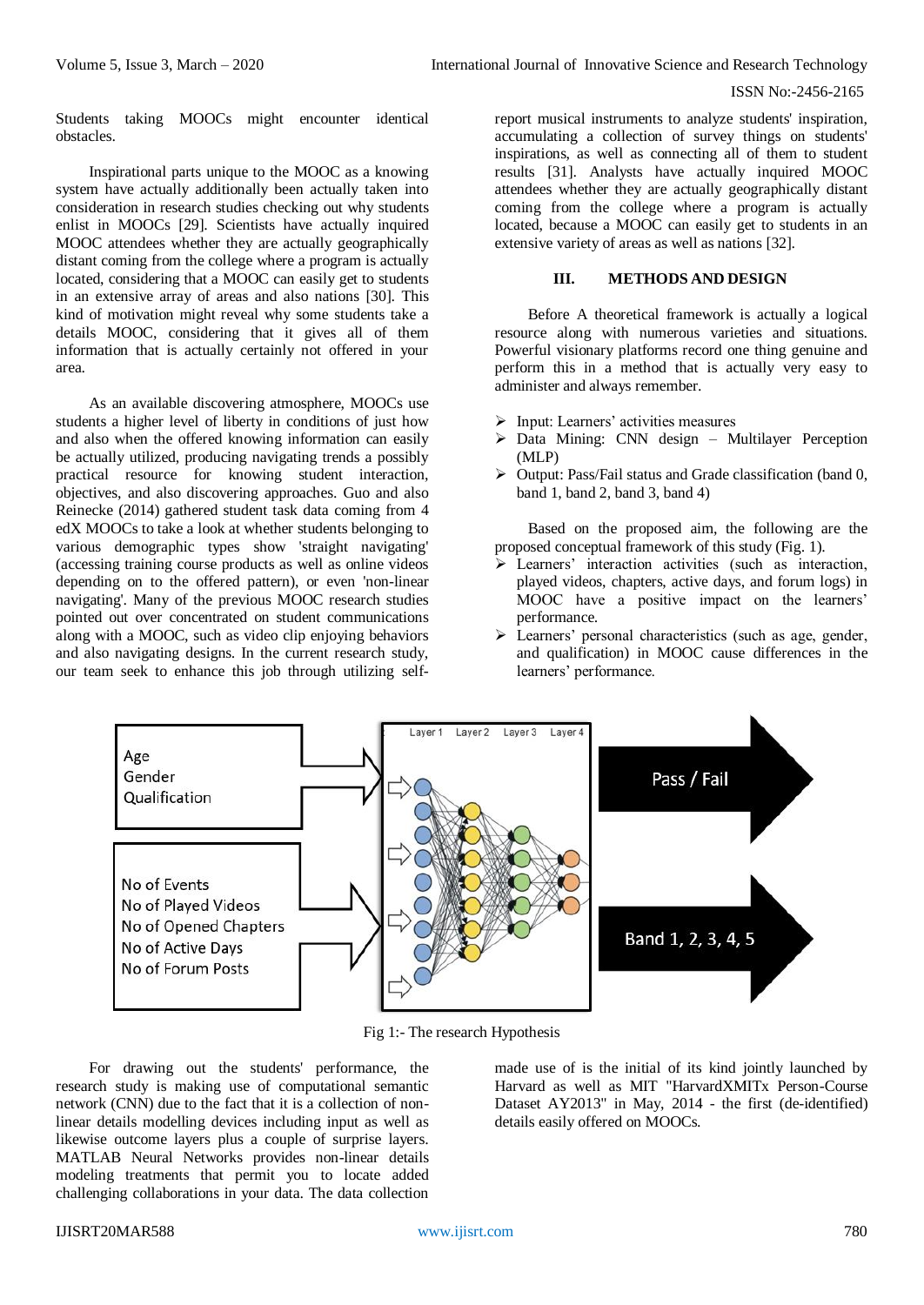## **IV. FINDINGS AND ANALYSIS**

#### *A. Data Screening*

This procedure is vital in data study to acquire the precise participants. It is actually described as a method of evaluating data for mistakes and also fixing all of them just before carrying out data review. Data filtering might entail inspecting biting data, handling and determining outliers along with skipping data.

Relating to the real data established, the data is actually secondary collection, which picked up through MIT as well as harvared in 2013. The data collection consisting of all the instances whether it is actually finished or otherwise as well as in our cae our team require to filter merely the data of students that accomplish certification and also possess a full documents and also without a doubt possess a regular data behavior certainly not influencing the entire collection of data. The procedure filtering system the dataset is actually the following:

- $\triangleright$  Full Data set is the all student who register even if not doing any later activities.
- $\triangleright$  The data is cleaned to delete any cases which are not met with the following criteria
- Grade must have a value higher than 0 and must not be empty
- Number of event must have a number (starting 0) and must not be empty
- Number of active days must have a number (starting 0) and must not be empty
- Number of played videos must have a number (starting 0) and must not be empty
- Number of opened chapters must have a number (starting 0) and must not be empty
- Number of forum posts must have a number (starting 0) and must not be empty
- For data of birth, country, gender; must have an entered value and must not be empty fields.

Table 1 demonstrates the related statistics. For the data set, the total cases were 641138 cases, the filtered cases with complete field were 58453 cases.

| <b>Description</b>        | <b>Total number of fields</b> |
|---------------------------|-------------------------------|
| Data Full-Set             | 641138                        |
| Data with Complete-Fields | 58453                         |

Table 1:- Data Screening Analysis

## *B. Preliminary Design*

Proposed design is looking for predicting the performance of learners based on their activities and characteristics; therefore, it is important to define how to assess performance and which activities or characteristics is useful for prediction. The possible predictor available in the secondary dataset include the following

- 1. Age recoded into 6 ordinal categories
- 2. Gender (male/female)
- 3. Qualification recoded into 6 ordinal categories
- 4. No of Events continuous numbers
- 5. No of Played Videos continuous numbers
- 6. No of Opened Chapters continuous numbers
- 7. No of Active Days continuous numbers
- 8. No of Forum Posts continuous numbers

The variables is tested one by one to assess whether it have any successful prediction for success status and level by performing a simple Neural network design of 1 input and 2 outputs of 7 categories. As shown in Table II, the preliminary results show that learners personal profile attributes (age, gender, qualification) have no role in predicting neither success status nor success level. In addition the interaction attribute "forum posts", has no role in both outcome measures. Therefore, the final design for predicting learners' performance and level have four inputs and two outputs as the design in the following Fig. 2.

| No | Variable              | Predict at least 3<br>categories | Predict Pass/Fail | Comment |
|----|-----------------------|----------------------------------|-------------------|---------|
|    | Age                   | N <sub>o</sub>                   | N <sub>o</sub>    | Leave   |
| 2  | Gender                | N <sub>o</sub>                   | N <sub>o</sub>    | Leave   |
| 3  | Qualification         | N <sub>o</sub>                   | N <sub>o</sub>    | Leave   |
| 4  | No of Events          | Yes                              | Yes               | Keep    |
| 5  | No of Played Videos   | Yes                              | Yes               | Keep    |
| 6  | No of Opened Chapters | Yes                              | Yes               | Keep    |
| 7  | No of Active Days     | Yes                              | Yes               | Keep    |
| 8  | No of Forum Posts     | No                               | No                | Leave   |

Table 2:- Preliminary Results of the Variables Usability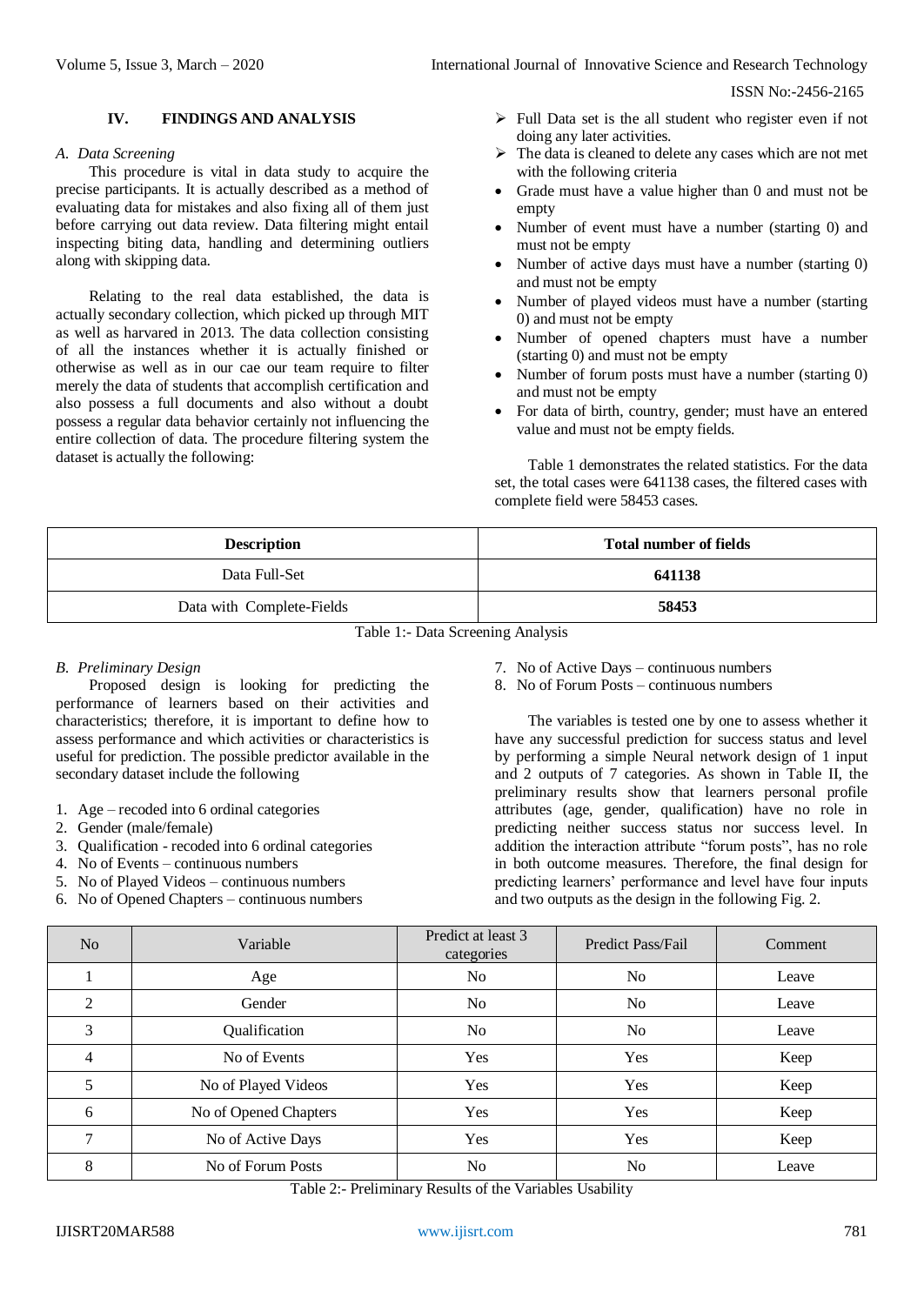

Fig 2:- Proposed Design of Prediction Design

### *C. Neural Network Design*

Figure 3 shows a demonstration of the convolutional neural network proposed for this particular study. It is clear that the design have three layers, input, process, and output layers. Input layers consists of four neurons to key in standardized dataset of events, played videos, opened chapters, and active days. Processing layer is the data mining design, in which there are six neurons triggered by using hyperbolic tangent function. Finally, output layer have seven neuron associated with seven outputs, five outputs are the success levels categories and two outputs are the success/fail status. The output layer use softmax as a triggering function and cross entropy as an error function. The layers are as the following.

- $\triangleright$  Input layers with 4 variables of standardised dataset:
- CN\_Events
- CN ActDays
- CN\_PlayVideo
- CN\_Chapters
- $\geq 1$  Hidden Layer with 6 Units (Neurons)
- Activation Function = Hyperbolic tangent
- $\triangleright$  Output Layer with 7 Unites
- Activation Function = Softmax
- Error Function = Cross-entropy



Fig 3:- Proposed Design of Neural Network

Training and Testing Data – the total dataset have 58453 cases, which is distributed into two samples; training and testing. Training dataset has 70% of the data with 40935 cases and testing has 30% of the data with 17518 cases. It is common in artificial intelligence models to assign the majority of the dataset for training the system then use a smaller fraction for testing purposed. The distribution ration differs as 60% to 80% are assigned for training and 20% to 40% are assigned for actual testing purposed. This study used the 70-30% distribution strategy as seen in Table III.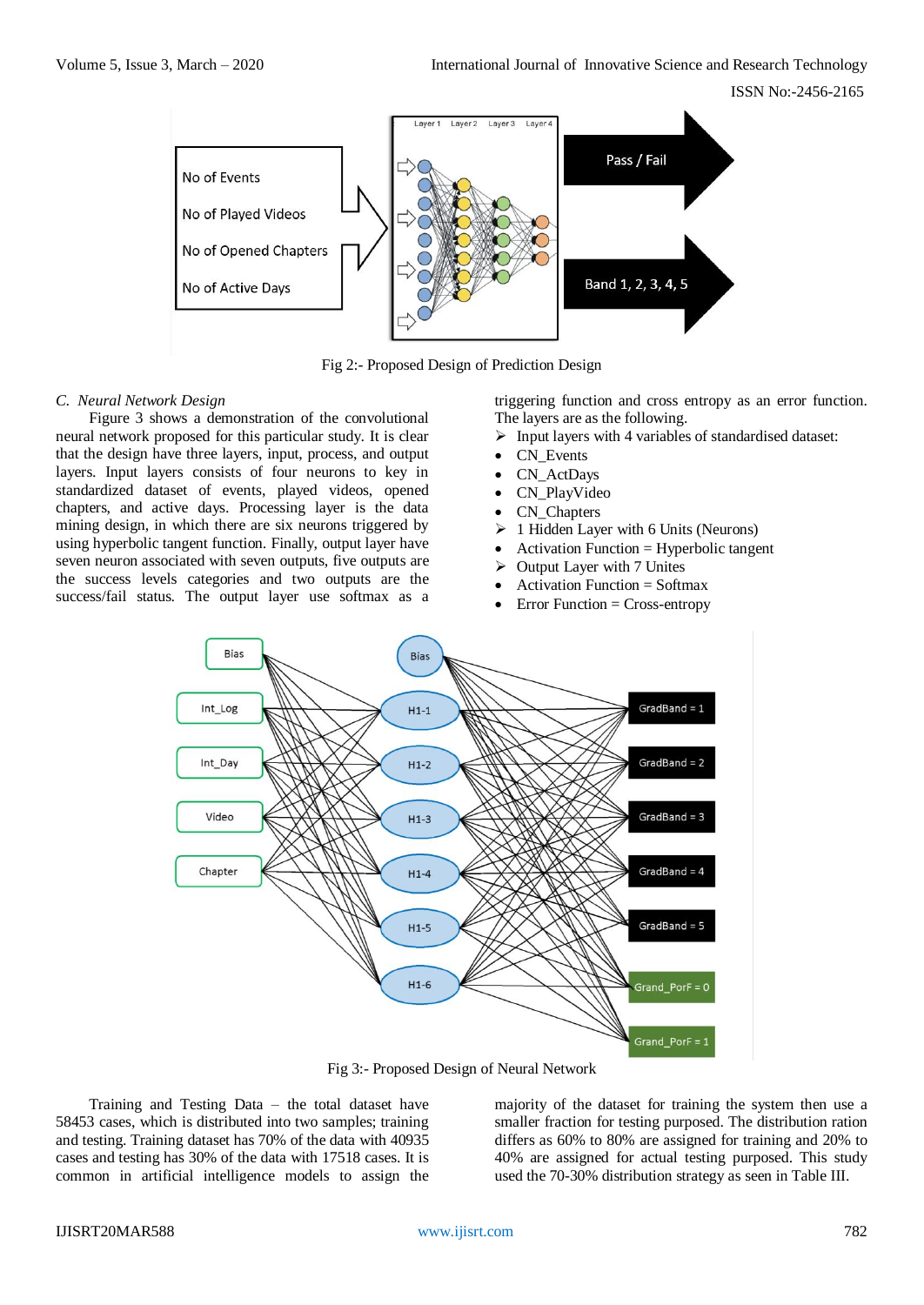|              |          | Count | <b>Percent</b> |
|--------------|----------|-------|----------------|
| Sample       | Training | 40935 | 70.0%          |
|              | Testing  | 17518 | 30.0%          |
| <b>Total</b> |          | 58453 | 100%           |

Table 3:- Training Vs Testing Data

# *D. Findings for Classification of Success Status (Pass/Fail)*

As seen in Table IV, predicting accuracy of success status (pass/fail) is quite high for both training and testing datasets. 92% of learners' success status can be predicted by using training data and 91.6% of learners' success status can be predicted by using testing data. For detailed discussion, accuracy is discussed for fail student  $(0 = 0.0 - 0.49)$ , pass

students  $(1 = 0.5 - 1.0)$ , and for both together. Results show that accuracy for fail category is 94.5% for training and 94.4% for testing. However, the accuracy of pass category is much fewer, because accuracy for fail category is 83.6% for training and 85.1% for testing. The proposed design can classify 91.6% of the learning to be assigned to Pass or Fail Status.

| Grade_PorF |                        |                  |       |                        |  |  |  |
|------------|------------------------|------------------|-------|------------------------|--|--|--|
|            |                        | Predicted        |       |                        |  |  |  |
| Sample     |                        | $\boldsymbol{0}$ |       | <b>Percent Correct</b> |  |  |  |
|            | $\mathbf{0}$           | 29775            | 1720  | 94.5%                  |  |  |  |
| Training   |                        | 1547             | 7893  | 83.6%                  |  |  |  |
|            | <b>Overall Percent</b> | 76.5%            | 23.5% | 92.0%                  |  |  |  |
|            | $\mathbf{0}$           | 11597            | 688   | 94.4%                  |  |  |  |
| Holdout    |                        | 781              | 4452  | 85.1%                  |  |  |  |
|            | <b>Overall Percent</b> | 70.7%            | 29.3% | 91.6%                  |  |  |  |

Table 4:- Prediction Accuracy for Success Status

## *E. Findings for Classification of Success Level (Band 1 to 5)*

AS seen in Table V, predicting accuracy of success Level (Band 1 to Band 5) is high for both training and testing datasets. 87.6% of learners' success level can be predicted by using training data and 82.6% of learners' success status can be predicted by using testing data. For detailed discussion, accuracy is discussed based on the different five bands of success level ( $0.0 - 0.49 =$ Band 0;  $0.5 - 059 =$  Band 1;  $0.6 - 0.69 =$  Band 2;  $0.7 - 0.79$   $=$  Band 3; 0.8 – 0.89 = Band 4; and 0.9 – 1.0 = Band 5). Results show that accuracy for band 0 is 96.6% for training and 95.2% for testing; accuracy for band 1 is 0% for training and 0% for testing; accuracy for band 2 is 60.6% for training and 64.8% for testing; accuracy for band 3 is 79.6% for training and 80.9% for pass category; accuracy for band 4 is 11.5% for training and 4.4% for testing; and accuracy for band 5 is 90.9% for training and 79.3% for testing. The proposed design can classify 82.6% of the learning to be assigned to bands from 1 to 5.

| <b>GradBands</b> |              |           |          |                |      |     |      |                 |  |
|------------------|--------------|-----------|----------|----------------|------|-----|------|-----------------|--|
|                  |              | Predicted |          |                |      |     |      |                 |  |
| Sample           |              | $\Omega$  |          | $\overline{2}$ | 3    | 4   | 5    | Percent Correct |  |
|                  | $\mathbf{0}$ | 30438     | $\theta$ | 271            | 262  | 184 | 340  | 96.6%           |  |
|                  |              | 402       | $\theta$ | 417            | 54   | 13  | 11   | 0.0%            |  |
|                  | 2            | 383       | $\Omega$ | 836            | 81   | 32  | 48   | 60.6%           |  |
| Training         | 3            | 241       | $\Omega$ | 5              | 1207 | 56  | 7    | 79.6%           |  |
|                  | 4            | 1035      | $\Omega$ | 179            | 177  | 256 | 573  | 11.5%           |  |
|                  | 5            | 155       | $\Omega$ | 100            | 6    | 52  | 3114 | 90.9%           |  |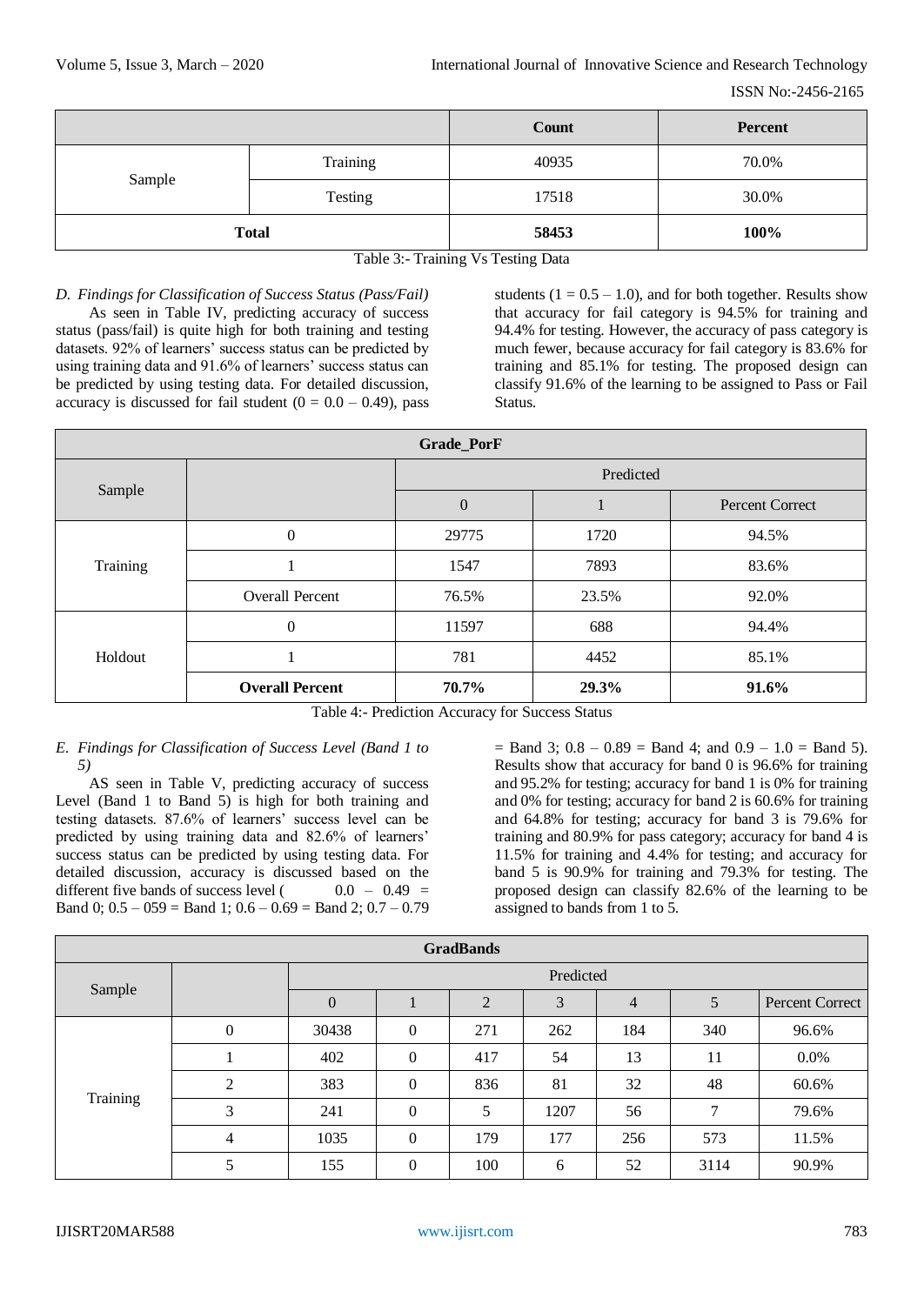| <b>GradBands</b> |                        |                |                |                |      |                |                |                        |
|------------------|------------------------|----------------|----------------|----------------|------|----------------|----------------|------------------------|
|                  |                        | Predicted      |                |                |      |                |                |                        |
| Sample           |                        | $\overline{0}$ |                | $\overline{2}$ | 3    | $\overline{4}$ | 5              | <b>Percent Correct</b> |
|                  | <b>Overall Percent</b> | 79.8%          | $0.0\%$        | 4.4%           | 4.4% | 1.4%           | 10.0%          | 87.6%                  |
|                  | $\mathbf{0}$           | 11691          | $\overline{0}$ | 129            | 267  | 31             | 167            | 95.2%                  |
|                  |                        | 145            | $\overline{0}$ | 171            | 69   |                | $\mathbf I$    | 0.0%                   |
|                  | 2                      | 122            | $\overline{0}$ | 459            | 112  | 7              | 8              | 64.8%                  |
| Holdout          | 3                      | 132            | $\overline{0}$ | $\overline{4}$ | 690  | 25             | $\overline{2}$ | 80.9%                  |
|                  | $\overline{4}$         | 365            | $\theta$       | 142            | 146  | 57             | 594            | 4.4%                   |
|                  | 5                      | 231            | $\overline{0}$ | 70             | 23   | 86             | 1571           | 79.3%                  |
|                  | <b>Overall Percent</b> | 72.4%          | 0.0%           | 5.6%           | 7.5% | 1.2%           | 13.4%          | 82.6%                  |

Table 5:- Prediction Accuracy for Success Level

# *F. Overall Prediction and Variables Importance*

As seen in Table VI, when taking into account the overall accuracy of the model as one unit, the prediction accuracy are 87.1% for the testing data and 89.8% for the training data. Overall, the proposed design can predict up to 87.1% of learners' status and level in MOOC courses.

Variables importance in predicting outputs are discussed in Table VII based on the path coefficient score. Path coefficient is a score for how much contribution is added by the variable in the explination of the variance in the of students results. The higher value the higher impact; therefore the precedence of the four input variables re day's activity (0.322), followed by played videos (0.284), then events number (0.215), and finally chapters opened (0.180).

| <b>Sample</b> | Grade_PorF | <b>GradBands</b> | <b>Overall Percent Correct</b> |  |
|---------------|------------|------------------|--------------------------------|--|
| Training      | 92.0%      | 87.6%            | 89.8%                          |  |
| Holdout       | 91.6%      | 82.6%            | 87.1%                          |  |

Table 6:- Overall Predicting Accuracy of the Proposed Model

| Rank | <b>Variable</b> | <b>Importance (Regression)</b> |  |
|------|-----------------|--------------------------------|--|
|      | CN Events       | 0.215                          |  |
|      | CN_ActDays      | 0.322                          |  |
|      | CN_PlayVideo    | 0.284                          |  |
|      | CN_Chapters     | 0.180                          |  |

Table 7:- Variables Importance in Predicting Outputs

#### **V. CONCLUSIONS AND RECOMMENDATIONS**

Predicting accuracy of success status (pass/fail) is quite high for both training and testing datasets. 92% of learners' success status can be predicted by using training data and 91.6% of learners' success status can be predicted by using testing data. Predicting accuracy of success Level (Band 1 to Band 5) is high for both training and testing datasets. 87.6% of learners' success level can be predicted by using training data and 82.6% of learners' success status can be predicted by using testing data. When taking into account the overall accuracy of the model as one unit, the prediction accuracy is 87.1% for the testing data and 89.8% for the training data. Overall, the proposed design can predict up to 87.1% of learners' status and level in MOOC courses. The proposed data mining model has four input variables and the precedence for its importance are day's activity, followed by

played videos, then events number, and finally chapters opened.

This research has some academic and practical contribution. In theoretical and academic point of view, the study is unique in two main things, making empirical examination for predicting accuracy of learners' performance, and proposing a unique CNN system that fit for MOOC data analysis.

In addition, most of data science predictions models have empirical results based on traditional statistical analysis. However, this study is different in using actual big data with high diversities from the whole world to test the proposed CNN model. Any CNN network must be configured to fit with theses requirement, which is unique for this study. This research is important to scholars as it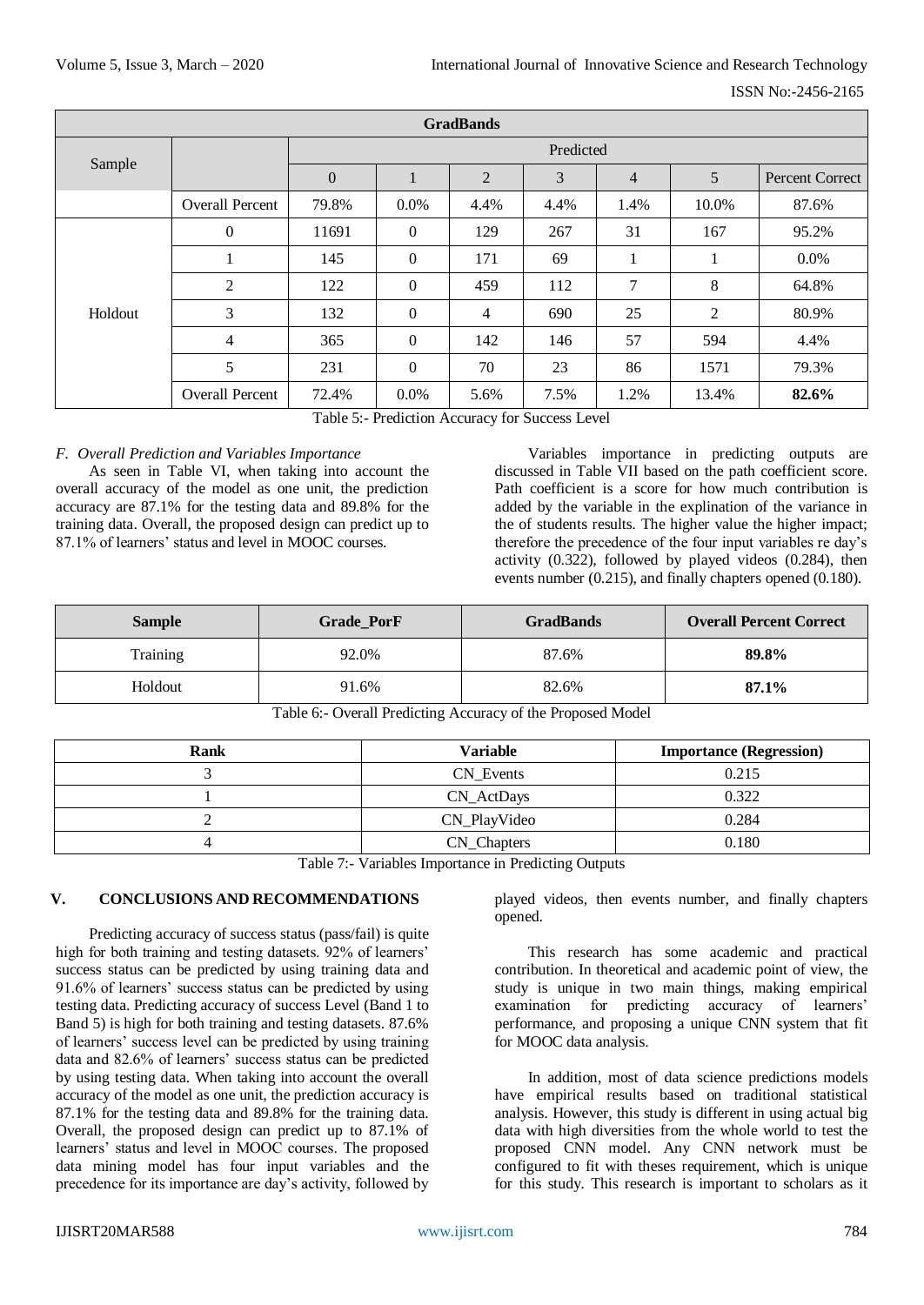introduce a proposed solution for a specific type of Dataset. Assessing the applicability of deep learning techniques for prediction is important step towards diffusing the use of contemporary solutions. For decision makers and professional in education field such as universities, the results will increase the knowledge regarding the applicability of using AI in monitoring and predicting students' performance.

The proposed design of predicting learners' performance model has been tested by using MOOC dataset. However, the results could be limited to this type of data. Therefore, replicating the same design but with the use of different dataset such as historical university dataset can provide more insight. Actual analysis of this study shows that learners' personal profile such as gender, age, and qualification have no role in predicting learners' performance. Extra investigation is needed to figure out why it is not predictors on MOOC while many studies shows that it have a role but in different learning environment. Results shows that Forum activities have no role in predicting learners' performance. Extra investigation is needed to figure out why it is not predictors on MOOC while many studies shows that it has a role but in different learning environment.

## **REFERENCES**

- [1]. A. M. Kaplan and M. Haenlein, "Higher education and the digital revolution: About MOOCs, SPOCs, social media, and the Cookie Monster," Bus. Horiz., 2016.
- [2]. Y. Pang, C. Liao, W. Tan, Y. Wu, and C. Zhou, "Recommendation for MOOC with Learner Neighbors and Learning Series," in International Conference on Web Information Systems Engineering, 2018, pp. 379–394.
- [3]. D. Liberona, D. Fuenzalida, L. In, J. Uden, and Y. Sinclair, "Use of Moodle platforms in higher education: case'. Tao, and D.," Lib. eds Learn. Technol. Educ. Cloud MOOC Big Data Third Int. Work. Chile Sept. Proc. London Springer, vol. 2014 SRC, pp. 2–5, 2014.
- [4]. N. Dwivedi, Exploring Institutional Logics for Technology-Mediated Higher Education. Routledge, 2019.
- [5]. R. Zemsky, "With a MOOC MOOC here and a MOOC MOOC there, here a MOOC, there a MOOC, everywhere a MOOC MOOC," J. Gen. Educ., vol. 63, no. 4, pp. 237–243, 2014.
- [6]. P. G. De Barba, G. E. Kennedy, and M. D. Ainley, "The role of students ' motivation and participation in predicting performance in a MOOC," no. March 2015, pp. 218–231, 2016.
- [7]. Y. Wang and R. Baker, "Content or platform : Why do students complete MOOCs ?," vol. 11, no. 1, pp. 17–30, 2015.
- [8]. C. Romero and S. Ventura, "Educational data science in massive open online courses," 2016.
- [9]. C. Romero and S. Ventura, "Educational data science in massive open online courses," Wiley Interdiscip. Rev. Data Min. Knowl. Discov., vol. 7, no. 1, p. e1187, 2017.
- [10]. L. Rothkrantz, "Dropout rates of regular courses and MOOCs," in International Conference on Computer Supported Education, 2016, pp. 25–46.
- [11]. E. B. Gregori, J. Zhang, C. Galván-Fernández, and F. de Asís Fernández-Navarro, "Learner support in MOOCs: Identifying variables linked to completion," Comput. Educ., vol. 122, pp. 153–168, 2018.
- [12]. A. Sintjago, "International Participants' xMOOC Perspectives," 2018.
- [13]. F.-R. Sheu, C. J. Bonk, and X. Kou, "A mixed methods look at self-directed online learning: MOOCs, open education, and beyond," in 25th Annual Ethnographic & Qualitative Research Conference. Cedarville, OH, 2013.
- [14]. A. Fini, "The technological dimension of a massive open online course: The case of the CCK08 course tools," Int. Rev. Res. Open Distrib. Learn., vol. 10, no. 5, 2009.
- [15]. R. F. Kizilcec, M. Pérez-Sanagustín, and J. J. Maldonado, "Recommending self-regulated learning strategies does not improve performance in a MOOC," in Proceedings of the third (2016) ACM conference on learning@ scale, 2016, pp. 101–104.
- [16]. N. Hood and A. Littlejohn, "Quality in MOOCs: Surveying the terrain," 2016.
- [17]. T. Mullaney, "Making sense of MOOCs: A reconceptualization of HarvardX courses and their students," Available SSRN 2463736, 2014.
- [18]. M. Kloft, F. Stiehler, Z. Zheng, and N. Pinkwart, "Predicting MOOC dropout over weeks using machine learning methods," in Proceedings of the EMNLP 2014 workshop on analysis of large scale social interaction in MOOCs, 2014, pp. 60–65.
- [19]. K. Veeramachaneni, S. Halawa, F. Dernoncourt, U.- M. O'Reilly, C. Taylor, and C. Do, "Moocdb: Developing standards and systems to support mooc data science," arXiv Prepr. arXiv1406.2015, 2014.
- [20]. P. J. Guo, J. Kim, and R. Rubin, "How video production affects student engagement: An empirical study of MOOC videos," in Proceedings of the first ACM conference on Learning@ scale conference, 2014, pp. 41–50.
- [21]. J. J. George, "Transforming Viscous Data into Liquid Data: How Does Intermediating Through Digital Platforms Impact Data?" Baylor University, 2019.
- [22]. N. Gov, "MOOCs," 2015.
- [23]. K. Willcox, S. Sarma, and P. Lippel, "Online education: A Catalyst for higher education reforms," Final Report. Recuper. https//goo. gl/Vfrzne, 2016.
- [24]. [24] S. White, "Learning designers and educators in the 'third space': the socio-technical construction of MOOCs in UK higher education." University of Southampton, 2018.
- [25]. M. Jemni and M. K. Khribi, "Toward empowering open and online education in the Arab world through OER and MOOCs," in Open education: from OERs to MOOCs, Springer, 2017, pp. 73–100.